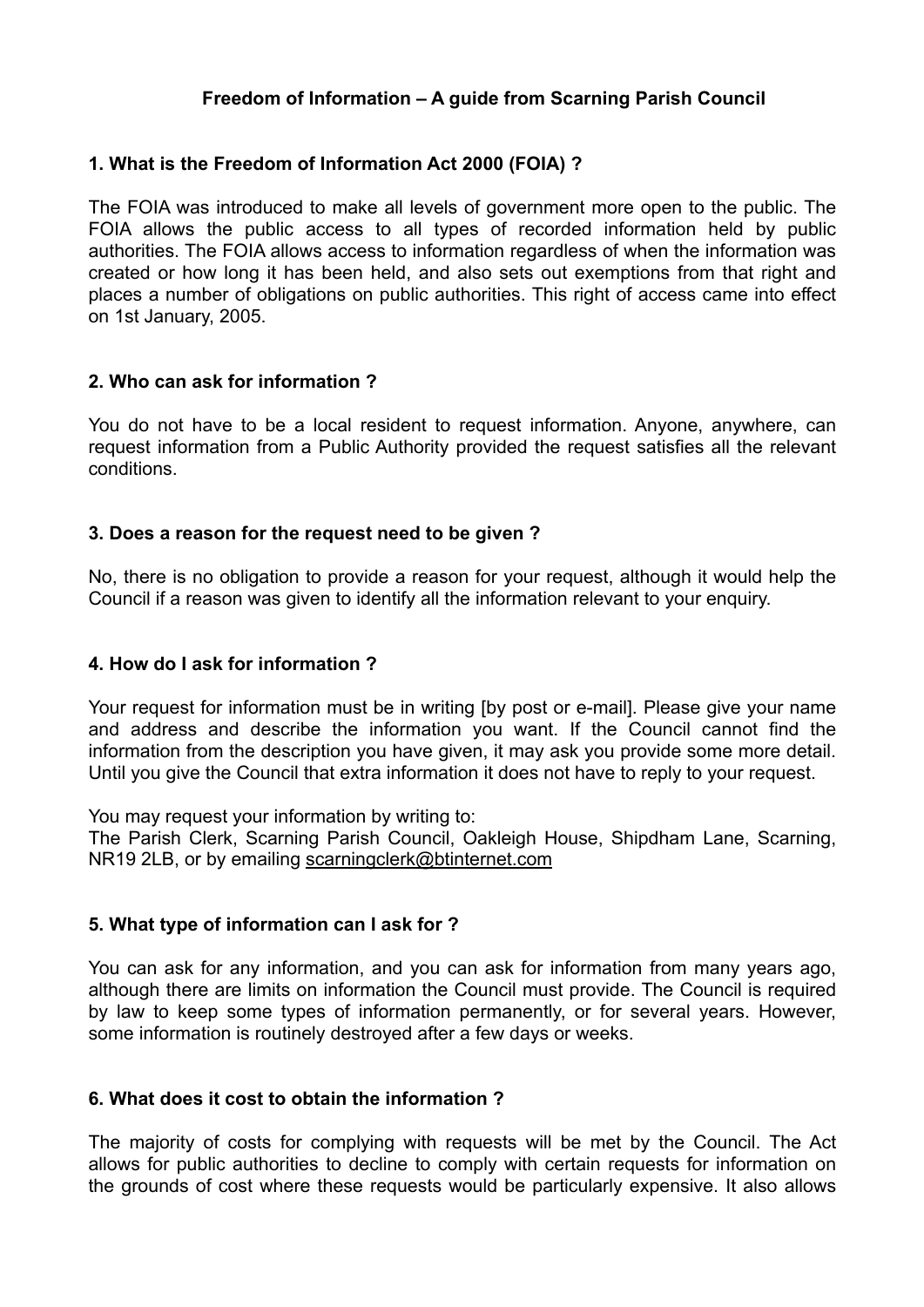for public authorities to charge for answering requests for information in certain circumstances.

Section 12 of the Act allows public authorities to refuse to answer requests for information if the cost of complying would exceed the 'appropriate limit' prescribed in the Regulations. The 'appropriate limit' for the purposes of Section 12 of the Act has been set at £450 for Public Authorities.

The Regulations set out what may be taken into account when Public Authorities are estimating whether the 'appropriate limit' has been exceeded. The costs are limited to those that an authority reasonably expects to incur in:

- a. determining whether it holds the information requested
- b. locating the information or documents containing the information
- c. retrieving such information or documents

d. extracting the information from the document containing it (including editing or reformatting information).

The Council may take into account the costs attributable to the time that persons are expected to spend on these activities on behalf of the authority. The Regulations state the costs are to be estimated at £25 per person per hour.

If the request costs less than the appropriate limit to answer and there is no other basis on which it may be refused or otherwise dealt with, the Council must comply with the request.

The Council cannot develop fees policies that would lead to them charging more than the maximum allowed for in the fees regulations.

In cases where the 'appropriate limit' has not been exceeded, the maximum fee that could be charged is based on an authority's estimate of the costs that it reasonably expects to incur in informing the person making the request whether it holds the information and communicating the information to the person making the request. This includes the costs of putting the information in the applicant's preferred format, so far as this is reasonably practicable; reproducing any document containing the information, e.g. photocopying or printing; and postage and other forms of communicating the information.

Where the 'appropriate limit' has not been met, it is only these costs that may be taken into account for the purposes of calculating the maximum fee, e.g. the Council could not charge for the time taken to locate, retrieve, extract, and write a letter, but could charge for photocopying, printing, covering letter and postage.

Public Authorities have a duty to give preference to an applicant's preferred format for receiving information, as far as reasonably practicable and may include summarising the information; providing the applicant with a copy; allowing the applicant reasonable opportunity to inspect a record containing the information; producing material in the applicant's preferred format or translating information into a different language. However, under the Act a Public Authority is not obliged to translate documents if this would not be reasonably practicable.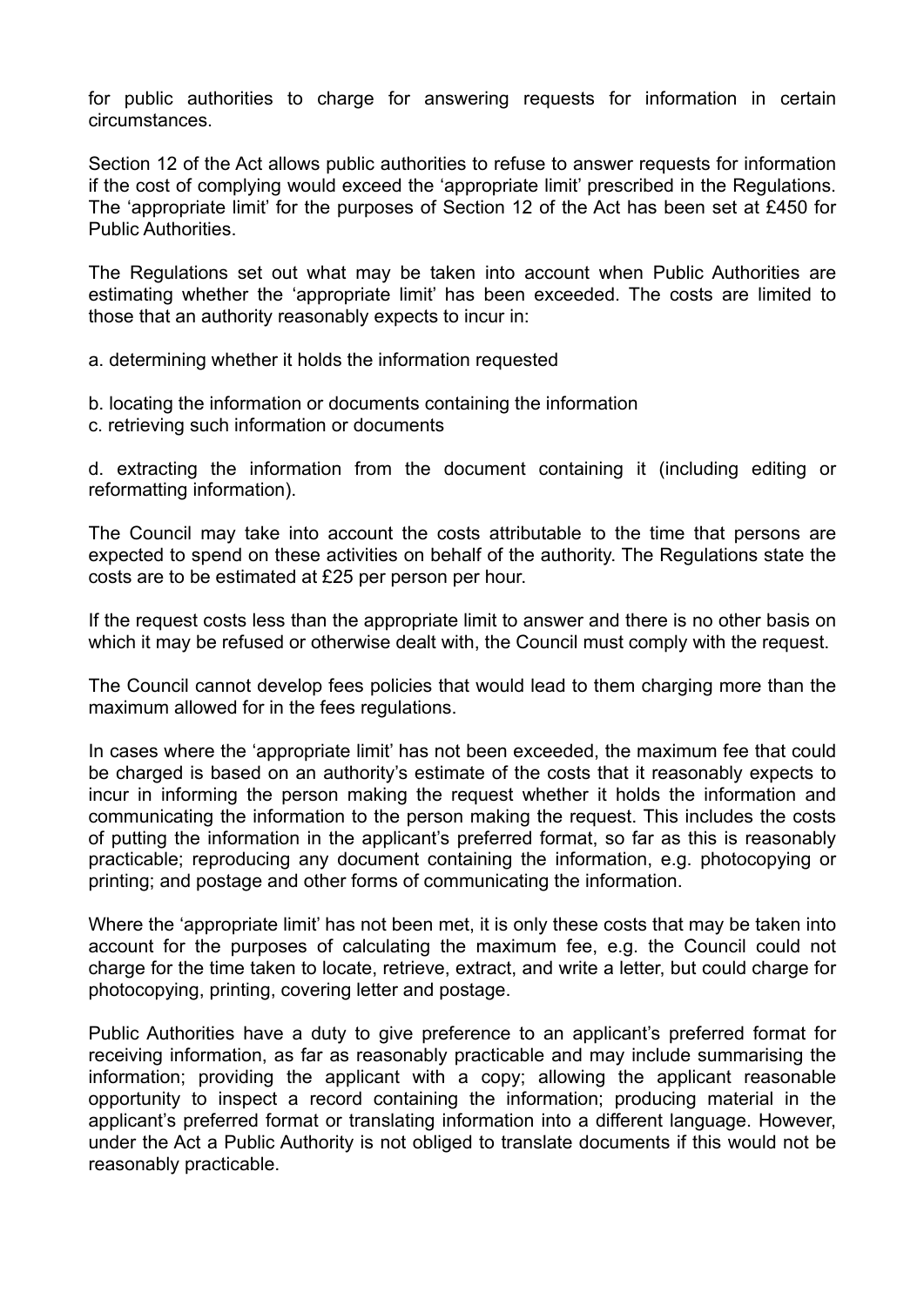Where an applicant has requested an opportunity to inspect a file, the DCA are suggesting that this could be done at no or minimal cost to the authority – it should usually be possible to set aside space for the applicant to inspect records with minimal disruption to the work of other staff. In such cases, no charge should be made. However, if there is a need to have a member of staff sit with the applicant at all times, the Council will charge a supervision fee of £25 per hour.

# **7. Can the Council refuse to give me information ?**

The Council might refuse your request if you ask for one of the types of information, which are "exempt" from the Right to Freedom of Information, for example:

If the information is already published under our Publication Scheme, for example on our website.

If the information is about to be published.

If the Council does not hold the information you have requested, or has not retained it.

If providing you with the information would involve the Council in excessive cost or effort, or would disrupt our services.

If revealing the information is forbidden by law, or if the people who supplied the information expect us to keep it secret.

If we refuse your request, we will explain why.

Even if the information you have requested is exempt, the Council will still consider whether it would be in the public interest to release it.

# **8. What is the Publication Scheme ?**

The Council's Publication Scheme sets out what information it will make available as a matter of course, how and when it will do so and whether or not there will be a charge. The Council's current Publication Scheme is available to download from our website ([www.scarning.info](http://www.scarning.info)) or by email; scarningclerk@btinternet.com

# **9. How long will I have to wait for the information ?**

The Council will provide the information within 20 working days of receiving your request. If we ask you to pay a fee for the information requested, the 20 working day time period will stop until you have paid the fee. You have up to 3 months to send the fee to the Council. When the Council receives your fee the 20 working day time period will recommence and from the point that had been reached when the Council gave you the fee request.

If you do not pay the fee within 3 months the Council will close the file and you will not receive the requested information.